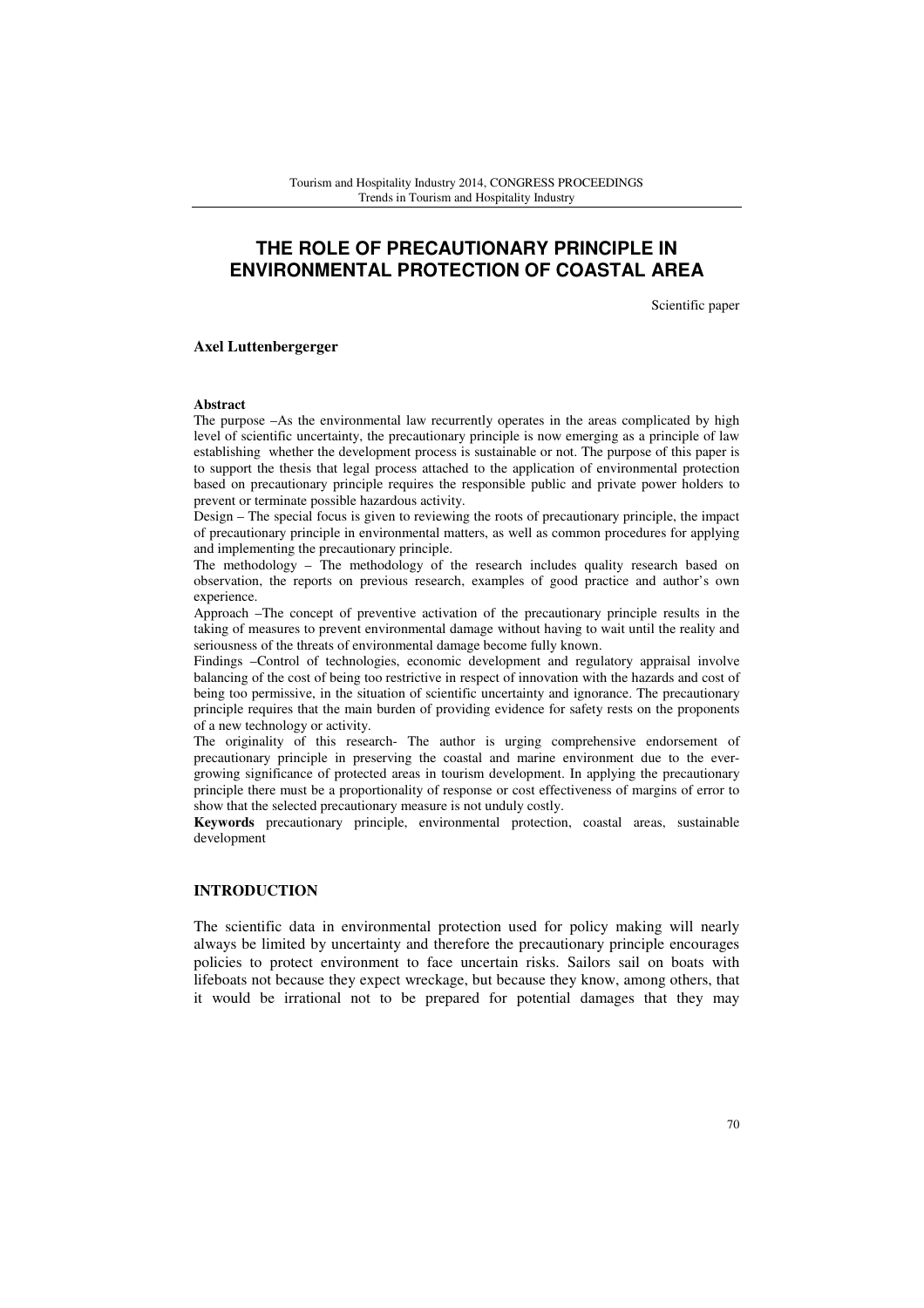encounter.<sup>1</sup>The challenge facing is how to attain truly precautionary environmental policies.

#### **1. THE ROOTS OF PRECAUTIONARY PRINCIPLE**

#### **1.1. German origins**

In a history of precautionary principle its early use mentions Dr John Snow who in 1854 recommended removing the handle of a London water pump in order to stop a cholera epidemic. The evidence for the causal link between the spread of cholera and contact with the water pump was weak and not a proof beyond reasonable doubt. Nevertheless, mentioned simple and relatively inexpensive measure, however, was very effective in halting the spread.<sup>2</sup>

It has to be stressed that the origins of the precautionary principle are to be found in Germany, where the principle constituted one of the basic principles of environmental policy ever since the mid-1970s jointly with the cooperation principle and the polluter pays principle. The German equivalent of the precautionary principle, the *Vorsorgeprinzip*, is used in a specific setting, whereby a difference is made between human behaviour which causes dangers on the one hand and risks on the other hand. Insofar as dangers are at stake, the government is to prevent these by all means (*Gefahrenvorsorge*). If there is only a risk of effects occurring, the possibilities of risk prevention have to *be* investigated and if the risk is high enough, preventive measures can be ordered *(Risikovorsorge).* 

#### **1.2. The North-Sea conferences**

l

The protection of the North Sea was discussed at a number of international conferences held in Bremen (1984), London (1987), The Hague (1990), Esbjerg (1995*),* Bergen 2002and Gothenburg 2006.<sup>3</sup>

At the first conference the word precaution was not used yet, while at the second conference in 1987, the London Declaration, an express reference to the necessity of a precautionary approach is made requiring an action to control inputs of the most dangerous substances even before a causal link has been established by absolutely clear scientific evidence.

At the third conference in The Hague in 1990, the parties declared that they will continue to apply the precautionary principle, that is to take action to avoid potentially damaging impacts of substances that are persistent, toxic and liable to bioaccumulate

<sup>&</sup>lt;sup>1</sup> United Nations Educational, Scientific and Cultural Organization, the precautionary Principle, World Commission on the Ethics of Science Knowledge and Technology (COMEST), March 2005, UNESCO, Paris 2 Harremoes O. and al., Late lessons from early warnings: the precautionary principle 1986-2000, European Environment Agency, Copenhagen, 2001.

<sup>3</sup> OSPAR Commission, Protecting and Conserving the North-East Atlantic and its resources, http://www.ospar.org/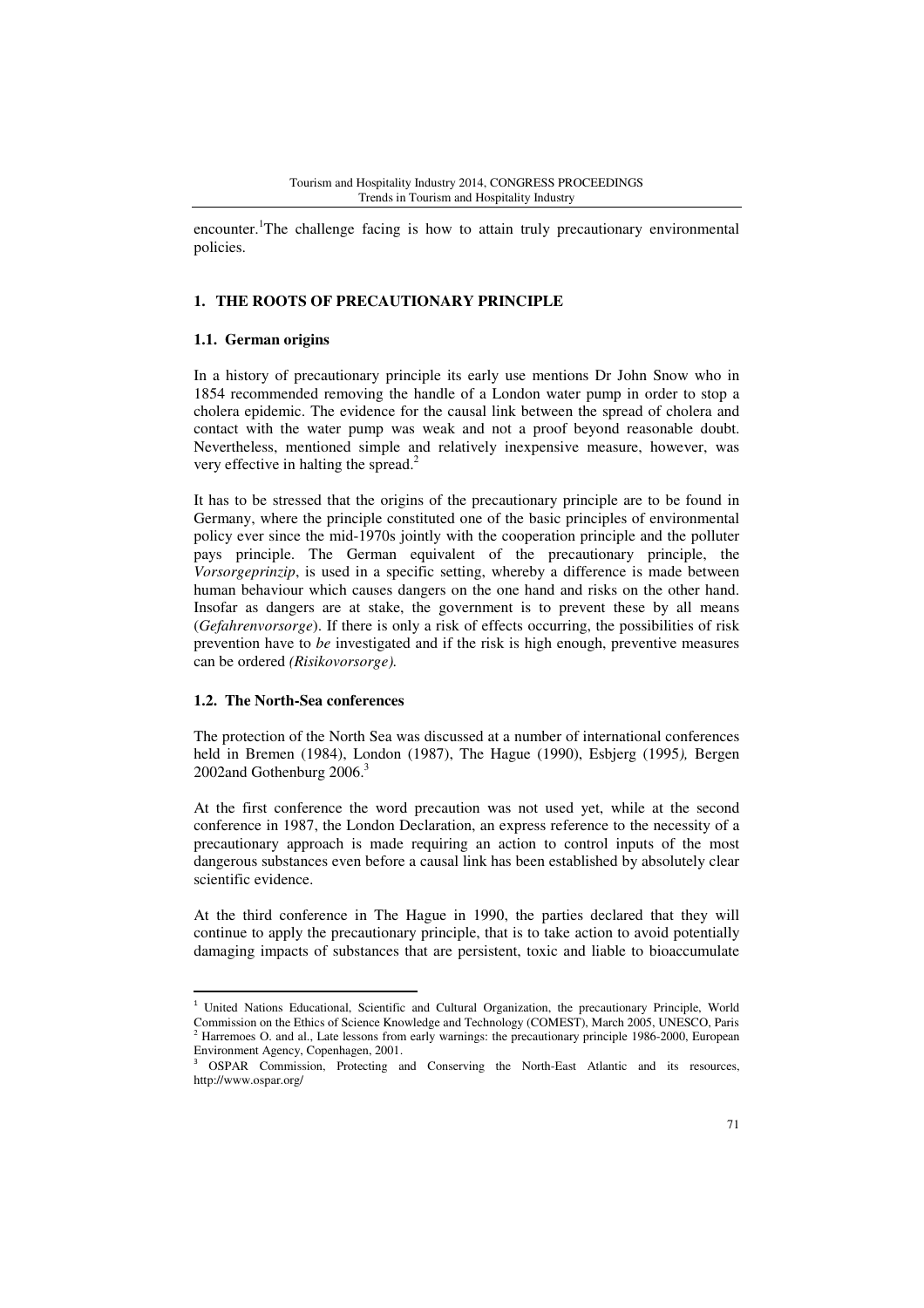even when there is no scientific evidence to prove that a causal link between emissions and effects.

At the forth conference in Esbjerg Declaration of 1995 the precautionary principle is also applied where fisheries management policies are concerned.

Bergen declaration adopted at the fifth conference points out that in order to achieve sustainable development, policies must be based on the precautionary principle. Environmental measures must anticipate, prevent and attack the causes of environmental degradation. Where there are threats of serious or irreversible damage, lack of full scientific certainty should not be used as a reason for postposing measures to prevent environmental degradation.<sup>4</sup>

The Ministers at the Gothenburg conference in 2006 revealed that many issues that have been discussed at conferences to date are now being treated at other forums.

### **1.3. Convention on the Prevention of Marine Pollution by Dumping of Wastes and Other Matter, 1972**

The Convention on the Prevention of Marine Pollution by Dumping of Wastes and Other Matter 1972, the London Convention, implies that appropriate preventive measures are taken where there is reason to believe that substances or energy introduced into the marine environment are likely to cause harm, even when there is no conclusive evidence to prove a causal relation between inputs and their effects.<sup>5</sup>

#### **1.4. Rio Declaration on Environment and Development, 1992**

The precautionary principle was explicitly recognized during the United Nations Conference on Environment and Development (UNCED) adopted at Rio de Janeiro on June 14, 1992 and was included in the so-called Rio Declaration.

Principle 15 states that in order to protect the environment, the precautionary approach shall be widely applied by States according to their capabilities. Where there are threats of serious or irreversible damage, lack of full scientific certainty shall not be used as a reason for postponing cost-effective measures to prevent environmental degradation.<sup>6</sup>

#### **1.5. United Nations Framework Convention on Climate Changes, 1992**

Under the United Nations Framework Convention on Climate Change, 1992 the Parties should take precautionary measures to anticipate, prevent or minimise the causes of climate change and mitigate its adverse effects. Where there are threats of serous or irreversible damage, lack of full scientific certainty should not be used as a reason for

 $\overline{a}$ 

<sup>4</sup> Bergen Declaration, Fifth International Conference on the Protection of the North Sea 20–21 March 2002 Bergen, Norway, http://www.ospar.org/html\_documents/ospar/html/bergen\_declaration\_final.pdf

<sup>&</sup>lt;sup>5</sup> Convention on the Prevention of Marine Pollution by Dumping of Wastes and Other Matter, 1972, as amended (LC 1972,) http://www.unep.ch/regionalseas/main/legal/llondon.html

<sup>6</sup> Rio Declaration on Environment and Development, 1992, 31 ILM 874/1992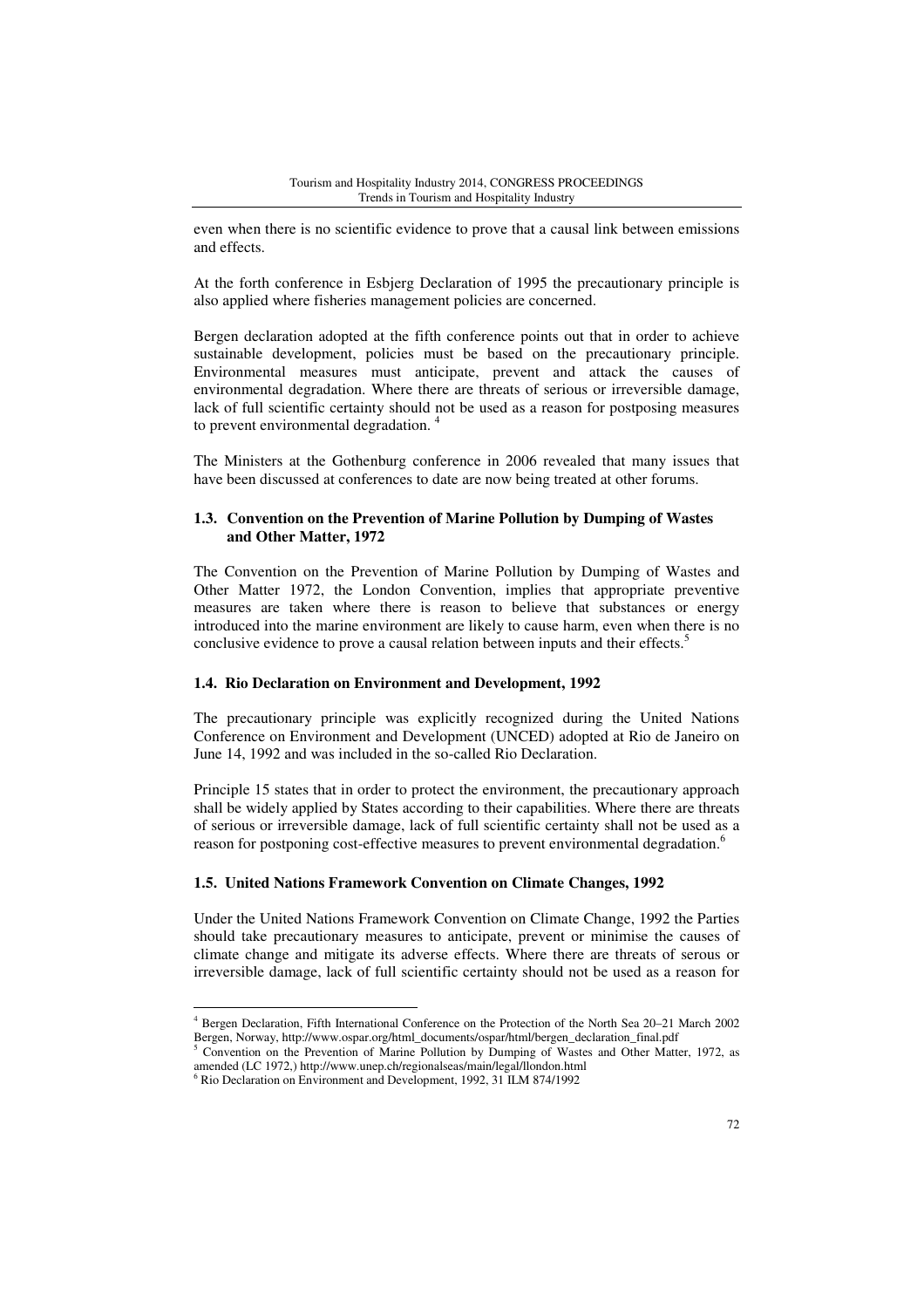postponing such measures, taking into account that policies and measures to deal with climate changes should be cost-effective so as to ensure global benefits at the lowest possible cost.

Therefore, the parties agree that there are many uncertainties in predictions of climate change, particularly with regard to the timing, magnitude and regional patterns thereof. To this end, the Convention calls upon the parties to take precautionary measures to anticipate, prevent or minimize the causes of climate change and mitigate its adverse effects.

#### **1.6. European Community Treaty, 2007**

l

The concentration of industry and inhabited coastal areas and frequent traffic of ships, presents a constant risk of environmental catastrophes. Consequently, The European Union recognised that its well-being is inextricably linked at the sea. $8$ 

The precautionary principle is detailed in Article 191 R par a 2 of the Treaty on the Functioning of the European Union (EU) and is aimed at ensuring a higher level of environmental protection through preventative decision-taking in the case of risk.

The wording is that Community policy on the environment shall aim at a high level of protection taking into account the diversity of situations in the various regions of the Community. It shall be based on the precautionary principle and on the principles that preventative action should be taken, that environmental damage should as a priority be rectified at source and that the polluter should pay. Environmental protection requirements must be integrated into the definition and implementation of other Community policies. In this context, harmonization measures answering these requirements shall include, where appropriate, a safeguard clause allowing. Member States to take provisional measures, for non-economic environmental reasons, subject to a Community inspection procedure.<sup>9</sup>

<sup>7</sup> United Nations Framework Convention on Climate Change, United Nations 1992, FCCC/INFORMAL/84, GE.05-62220 (E) 200705.

<sup>8</sup> Luttenberger, Axel, Rak, Loris, Maritime Governance as the Environmental Driver, 22nd International Congress Energy and the Environment, Opatija, I, 2010, pp. 503-510.

<sup>&</sup>lt;sup>9</sup> Consolidated versions of the Treaty on European Union and the Treaty on the Functioning of the European Union - Consolidated version of the Treaty on the Functioning of the European Union - Protocols - Annexes - Declarations annexed to the Final Act of the Intergovernmental Conference which adopted the Treaty of Lisbon, signed on 13 December 2007, OJ C 326, 26/10/2012 P. 0001 – 0390.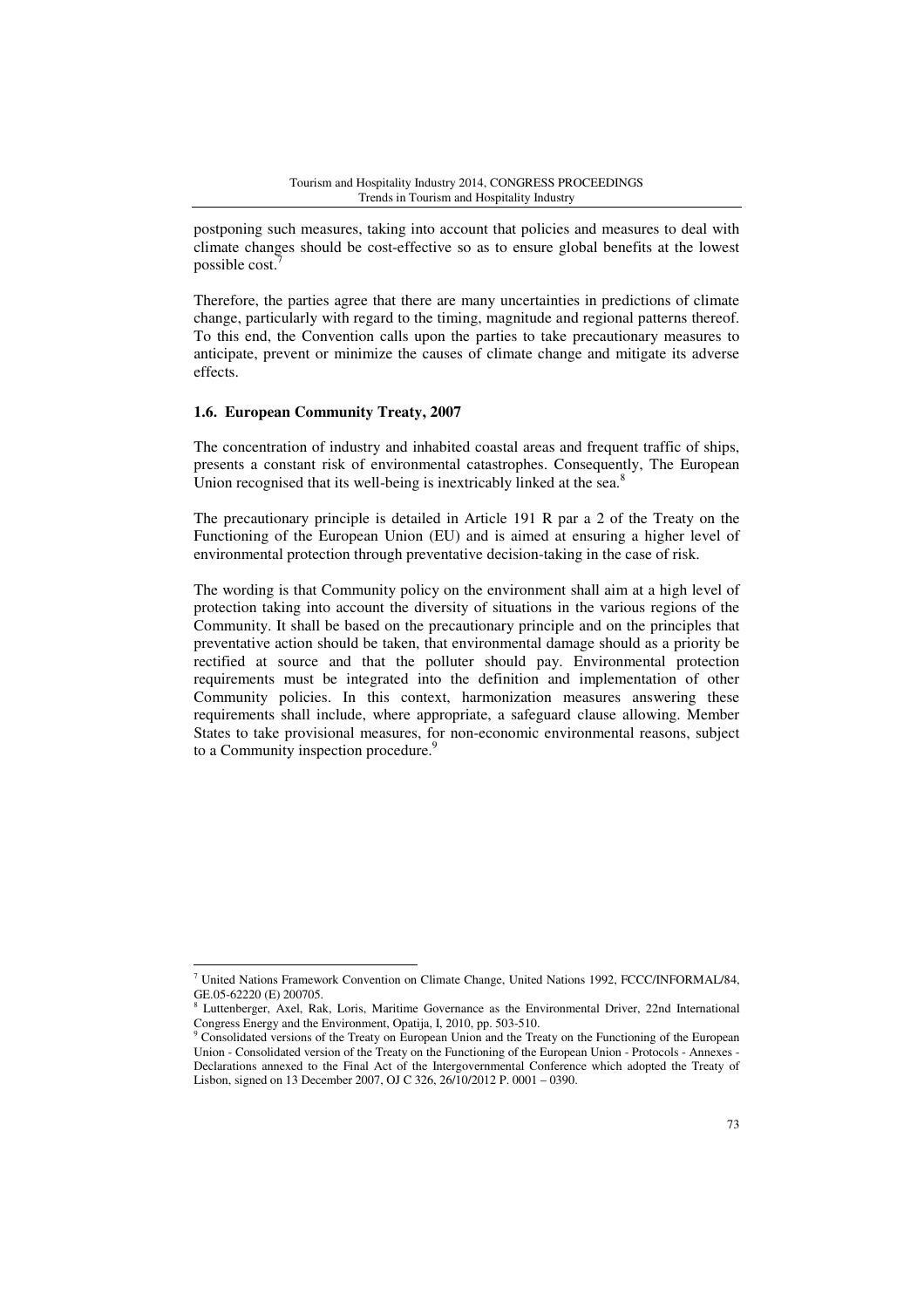## **2. THE IMPACT OF THE PRECAUTIONARY PRINCIPLE IN ENVIRONMENTAL MATTERS**

The precautionary principle has arisen because of the perception that the pace of efforts to combat problems such as climate change, ecosystem degradation, and resource depletion is to slow and that environmental and health problems continue to grow more rapidly than society's ability to identify and correct them.<sup>10</sup>

The precautionary principle is an appeal to prudence addressed to policy makers who must take decisions about products or activities that could be seriously harmful to public health and environment.<sup>11</sup>

In compliance with Article 38 of the Statute of the International Court of Justice, the general principles of law are also sources of international law. Principles should be considered as on e of the standards, among others. That allows evaluation of the validity of law. Also, principles have the potential to assist in the interpretation of other rules. Finally, principles have a capacity to fill the gaps.

The precautionary principle is a guiding principle that provides helpful criteria to determine the most reasonable course of action in confronting situations of potential risks. It is open-ended and flexible principle which creates a possibility and an incentive for social learning.

This principle states that evidence of harm, rather than definitive proof of harm, should prompt policy action and advocating the common sense. The principle makes it clear those decisions and developments in science and technology are primarily based on values and only to a lesser extent on scientific facts and progress. Therefore, precautionary principle embodies the notion; rather than awaiting scientific certainty that regulators should act in anticipation of environmental harm to ensure that this harm does not occur.

The precautionary principle may only be invoked with the fullest possible scientific evaluation, the determination, as far as possible, of the degree of scientific uncertainty. Moreover it should be embedded with a risk evaluation and an evaluation of the potential consequences of inaction, as well as the participation of all interested parties in the study of precautionary measures, once the results of the scientific evaluation and/or the risk evaluation are available.

<sup>10</sup> Kriebel, David, Tickner, Joel, Epstein, Paul, Lemons, John, Levins, Richard, Loechler, Edward, Guinn, Margaret, Rudel, Ruthann, Schettler, Ted, Stoto, Michael, the Precautionary Principle in Environmental Science; Environmental Health Perspectives, Volume 109, Number 9, September 2001, pp. 871-876.

 $\overline{a}$ 

<sup>&</sup>lt;sup>11</sup> Gardnier, Stephem M., A Core of Precautionary Principle, The Journal of Political Philosophy, Volume 14, Number 1, 2006, pp. 33-60.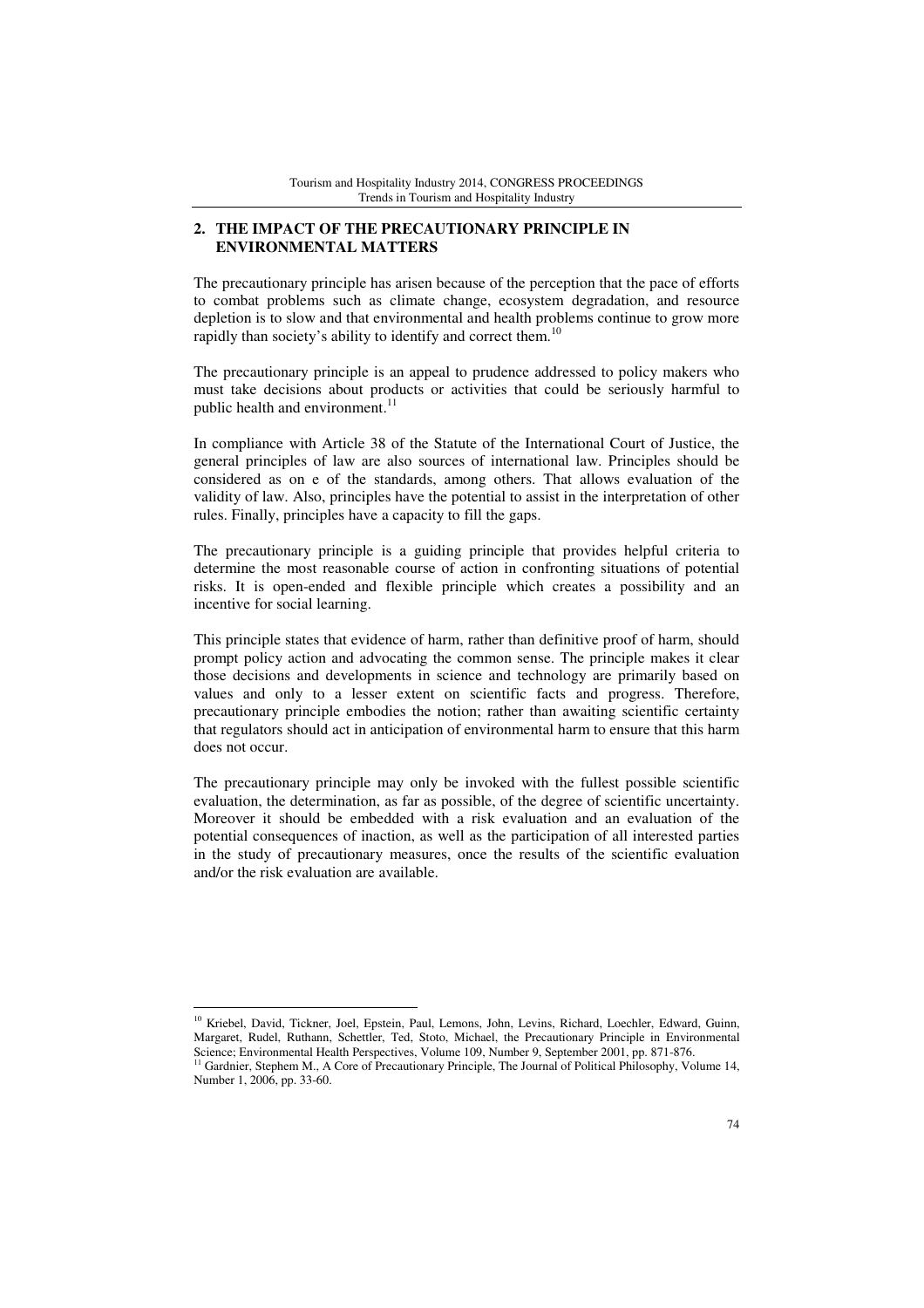### **3. COMMON PROCEDURES FOR APPLYING THE PRECAUTIONARY PRINCIPLE**

There are major barriers with respect to disclosure, access, use, coherence, cost and quality of information. Namely, end-users are not being able to find those, or are not having permission to accesses those, or there are restrictions imposed on users. It is often difficult to combine data at the cost that is beyond the budget of the user.<sup>12</sup>

The general principles of risk management remain applicable when the precautionary principle is invoked. Said principles are those of proportionality, non-discrimination, examination of the benefits and costs of action or lack of action and the examination of scientific development.<sup>13</sup>

Proportionality means tailoring measures to the chosen level of protection. Namely, risk can rarely be reduced to zero, but incomplete risk assessments may greatly reduce the range of options open to risk managers. Although a total ban may not be a proportional response to a potential risk in all cases, in certain cases, it is the sole possible response to a given risk.

The principle of non-discrimination outlines that comparable situations should not be treated differently, and that different situations should not be treated in the same way, unless there are objective grounds for doing so.

Consistency describes that measures should be of comparable scope and nature to those already taken in equivalent areas in which all scientific data are available.

Examining costs and benefits entails comparing the overall cost of action and lack of action, in both the short and long term. Its scope is broader than a simple economic cost-benefit analysis, and includes non-economic considerations, for example on the efficacy of possible options and their acceptability to the public.

Measures based on the precautionary principle should be maintained so long as scientific information is incomplete or inconclusive if the risk is still considered too high to be imposed on society, in view of chosen level of protection.

States that impose a prior approval (marketing authorisation) requirement on products that they deem dangerous a priori reverse the burden of proving injury, by treating them as dangerous unless and until businesses do the scientific work necessary to demonstrate that they are safe. Where there is no prior authorisation procedure, it may be up to the user or to public authorities to demonstrate the nature of a danger and the level of risk of a product or process. In such cases, a specific precautionary measure might be taken to place the burden of proof upon the producer, manufacturer or importer, but this cannot be made a general rule.

 $\overline{a}$ 

<sup>&</sup>lt;sup>12</sup> Luttenberger, Axel, Kos, Serdjo, Regulating the Provisions of European Marine Data and Observation, International Conference IMLA 21, Fisheries and Marine Institute of Memorial University of Newfouland, St. John's, NL, Canada, 2013, pp. 69-73.

<sup>&</sup>lt;sup>3</sup> Commission of the European Communities, Communication from the Commission on the precautionary principle, Brussels, 2.2.2000, COM (2000) 1 final.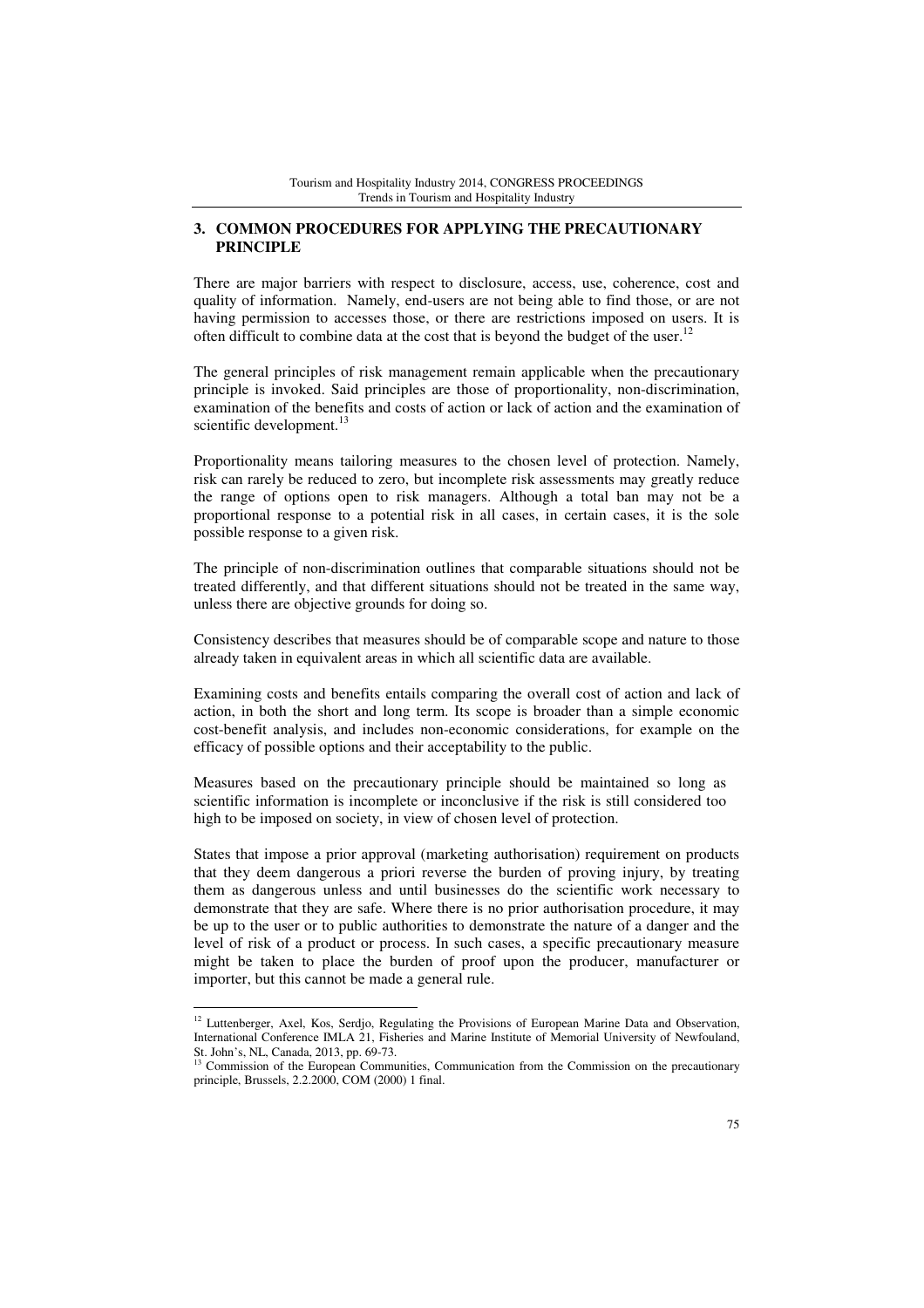#### **4. THE IMPLEMENTATION OF THE PRECAUTIONARY PRINCIPLE**

The precautionary principle, or forecaring, contributes to the change our behaviour, personally and collectively. It reminds us to acknowledge mistakes, admit our ignorance, and act with foresight and caution to prevent damage. It also removes the barriers to that kind of precautionary action. $14$ 

The recourse to the precautionary principle constitutes an integral part within the general framework of risk and more particularly within context of risk management which corresponds to the decision-making phase.

Namely, the precautionary principle may only be invoked in the event of a potential risk and can never justify arbitrary decisions. The precautionary principle may only be invoked when the three preliminary conditions are met: identification of potentially adverse effects; evaluation of the scientific data available; the extent of scientific uncertainty.<sup>15</sup>

From the moment when the precautionary principle is recognized in international law, it also becomes part of the general principles of environmental law, with undisputed legitimacy in guiding the interpretation and the application of all legal norms in force. The precautionary principle requires that the main burden of providing evidence for safety rests on the proposers of a new technology or activity.

### **CONCLUSIONS**

 $\overline{a}$ 

The precautionary principle is as part of the package of principles of ecologically sustainable development. Control of technologies, economic development and regulatory appraisal involve balancing of the cost of being too restrictive in respect of innovation with the hazards and cost of being too permissive, in the situation of scientific uncertainty and ignorance.

The concept of preventive activation of the precautionary principle results in the taking of measures to prevent environmental damage without having to wait until the reality and seriousness of the threats of environmental damage become fully known. Prudence also suggests that some margin for error should be retained until all the consequences of the decision to proceed with the development plan, program or project are known. Potential errors are weighted in favour of environmental protection.

The first condition for application of the precautionary principles is a threat of serious or irreversible environmental damage and scientific uncertainty as to the environmental damage. The second condition is the degree of scientific uncertainty that needs to exist in order to trigger application of the precautionary principle varies depending on the

<sup>&</sup>lt;sup>14</sup> Myers, Nancy, The Precautionary Principle Puts Values First, Bulletin of Science, technology and Society, Vol.22, No.3, June 2002, pp. 210-219.

<sup>&</sup>lt;sup>15</sup> Camerun, James, Abouchar, Juli, The Precautionary Principle: A Fundamental Principle of Law and Policy of Protection of the Global Environment, Boston College of International and Comparative Law Review, Volume 14, Issue 1, 1991 pp. 1-26.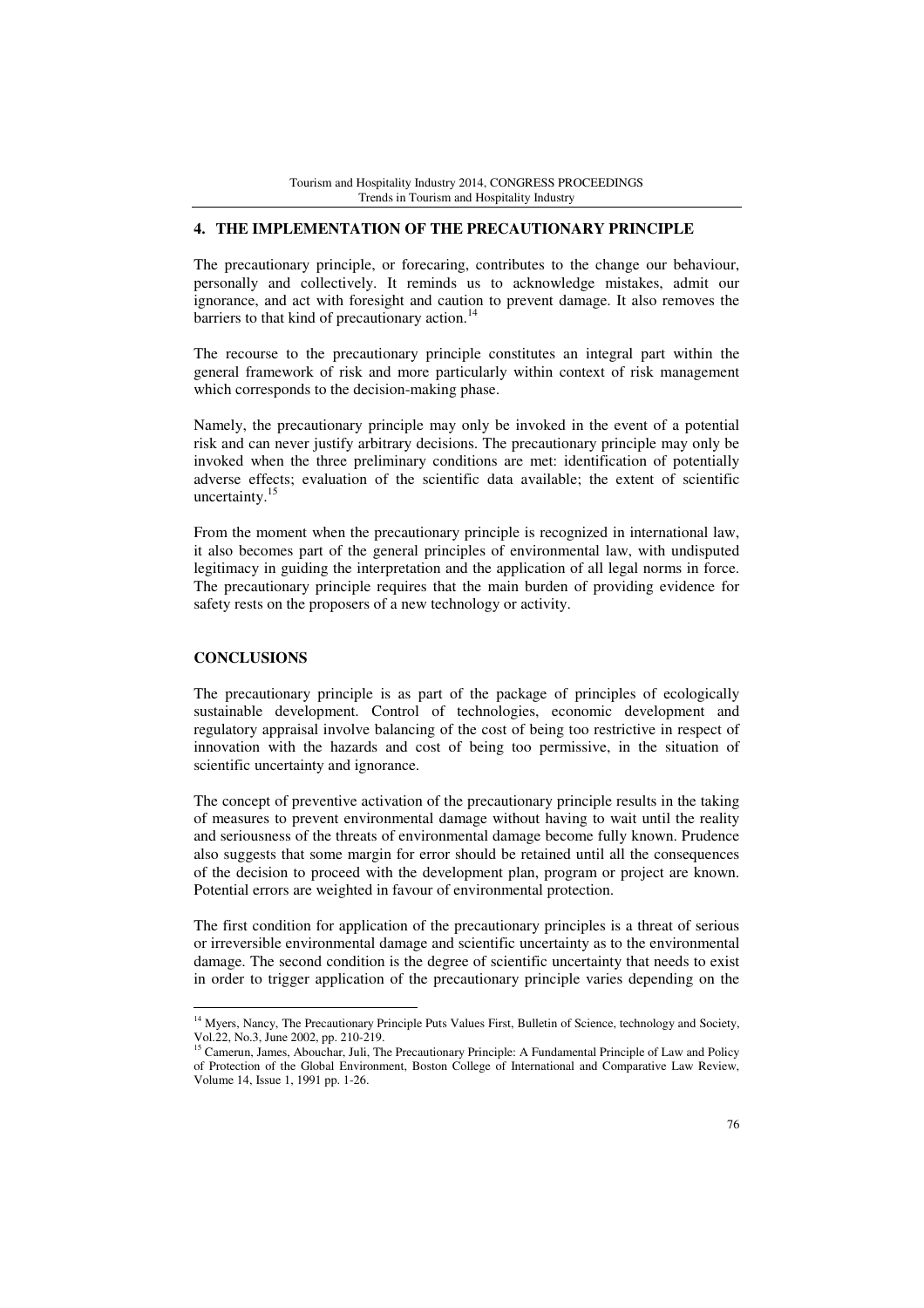magnitude of environmental damage used in the formulation of the first condition precedent of the precautionary principle. The precautionary principle will not apply if there is no considerable scientific uncertainty (the second condition is not satisfied) but there is a threat of serious or irreversible environmental damage (the first condition precedent is satisfied). In a later case measures will still need to be taken but these will be preventative measures to control or regulate the relatively certain threat of serious or irreversible environmental damage, rather than precautionary measures which are appropriate in relation to uncertain threats.

In applying the precautionary principle there must be a proportionality of response or cost effectiveness of margins of error to show that the selected precautionary measure is not unduly costly. The author is advocating the comprehensive endorsement of precautionary principle in preserving the coastal and marine environment due to the ever-growing significance of protected areas in tourism and other activities development.

#### **REFERENCES**

#### *Journal article:*

- Camerun, James, Abouchar, Juli, The Precautionary Principle: A Fundamental Principle of Law and Policy of Protection of the Global Environment, Boston College of International and Comparative Law Review, Volume 14, Issue 1, 1991, pp. 1-26.
- Gardnier, Stephem M., A Core of Precautionary Principle, The Journal of Political Philosophy, Volume 14, Number 1, 2006, pp. 33-60.
- Harremoes O. and al., Late lessons from early warnings: the precautionary principle 1986-2000, European Environment Agency, Copenhagen, 2001.
- Myers, Nancy, The Precautionary Principle Puts Values First, Bulletin of Science, technology and Society, Vol. 22, No. 3, June 2002, pp. 210-219.

*Paper in the proceedings:* 

- Kriebel, David, Tickner, Joel, Epstein, Paul, Lemons, John, Levins, Richard, Loechler, Edward, Guinn, Margaret, Rudel, Ruthann, Schettler, Ted, Stoto, Michael, the Precautionary Principle in Environmental Science; Environmental Health Perspectives, Volume 109, Number 9, September 2001, pp. 871-876.
- Luttenberger, Axel, Rak, Loris, Maritime Governance as the Environmental Driver, 22nd International Congress Energy and the Environment, Opatija, I, 2010, pp. 503-510.
- Luttenberger, Axel, Kos, Serdjo, Regulating the Provisions of European Marine Data and Observation, International Conference IMLA 21, Fisheries and Marine Institute of Memorial University of Newfouland, St. John's, NL, Canada, 2013, pp. 69-73.

*Documentary holdings:* 

- United Nations Educational, Scientific and Cultural Organization, the precautionary Principle, World Commission on the Ethics of Science Knowledge and Technology (COMEST), March 2005, UNESCO, Paris
- Bergen Declaration, Fifth International Conference on the Protection of the North Sea 20–21 March 2002 Bergen, Norway, http://www.ospar.org/html\_documents/ospar/html/bergen\_declaration\_final.pdf
- Convention on the Prevention of Marine Pollution by Dumping of Wastes and Other Matter, 1972, as amended (LC 1972,) http://www.unep.ch/regionalseas/main/legal/llondon.html

Rio Declaration on Environment and Development, 1992, 31 ILM 874/1992

United Nations Framework Convention on Climate Change, United Nations 1992, FCCC/INFORMAL/84, GE.05-62220 (E) 200705